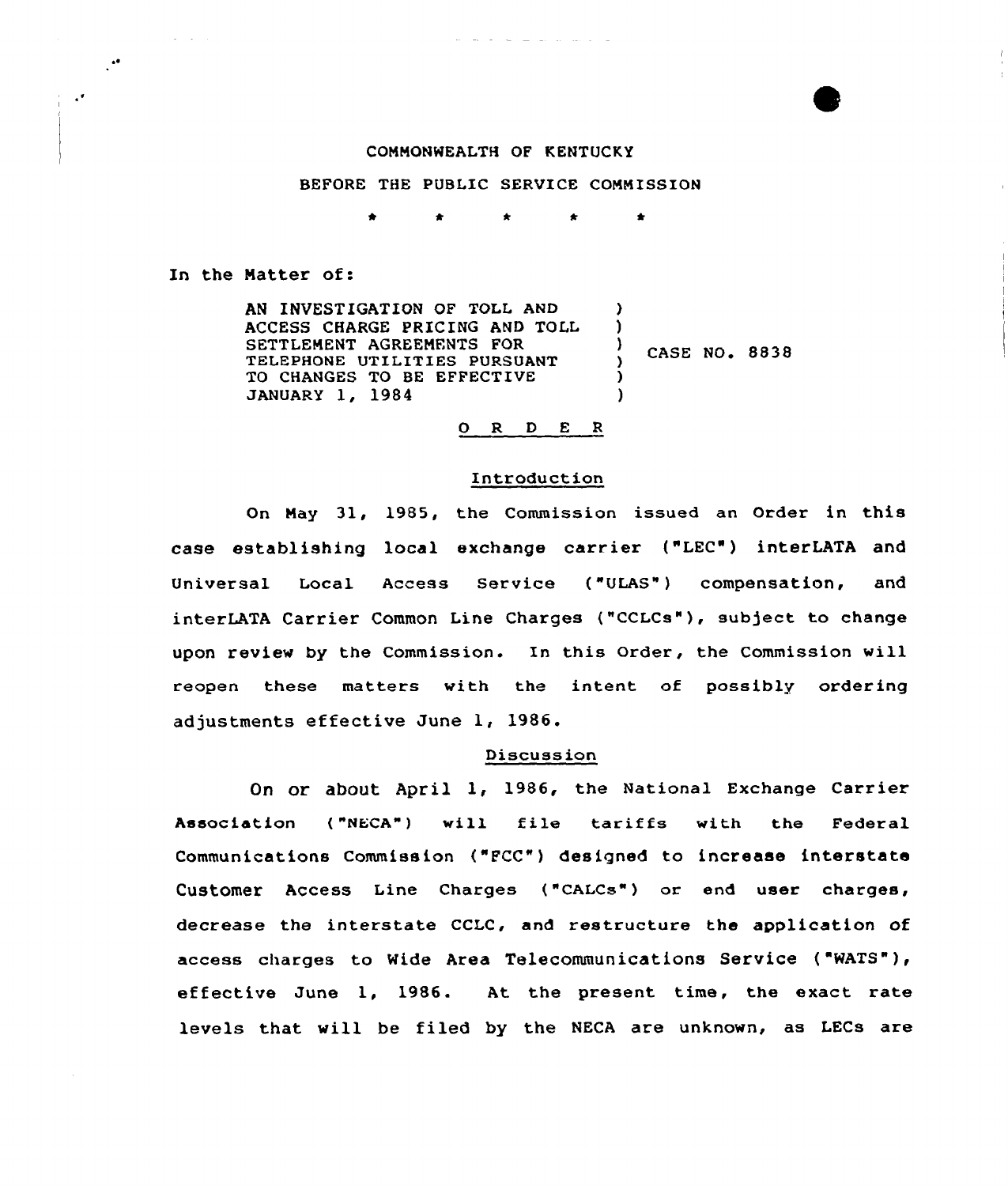still in the process of furnishing data to the NECA. In general terms, increased CALCs imply a reduced CCLC. However, the changes to MATS may affect the otherwise expected CCLC reduction. Nonetheless, the net effect should be a reduced interstate CCLC.

 $\mathbb{R}^+$ 

In past filings in this case, LECs and interexchange carriers under the jurisdiction of the Commission have taken the position that intrastate CCLCs should not exceed the interstate CCLC. In its Orders in this case, the Commission has adopted this position and implemented CCLC parity, except in cases where LECs can justify an intrastate CCLC less than the interstate CCLC.

Since the Commission is aware of an impending NECA access services tariff filing with the FCC that will change the interstate CCLC and the position of LECs and interexchange carriers under its jurisdiction concerning CCLC parity, the Commission can reasonably anticipate intrastate access services tariff filings to mirror interstate changes. Therefore, in the opinion of the Commission, the matters of interLATA and ULAS access compensation, and interLATA CCLCs should be reconsidered at this time, in order to allow reasonable time for consideration of issues prior to June 1, 1986, and in order to avoid unnecessary regulatory lag beyond June 1, 1986. However, the Commission advises all parties that the matter of intrastate end-user charges will not be reconsidered as part of this investigation.

Coincident with the NECA access services tariff filing with the FCC, the Commission will require Cincinnati Bell Telephone Company {"CBT"}, Continental Telephone Company of Kentucky ("CTC"}, Duo County Telephone Cooperative Corporation {"Duo

 $-2-$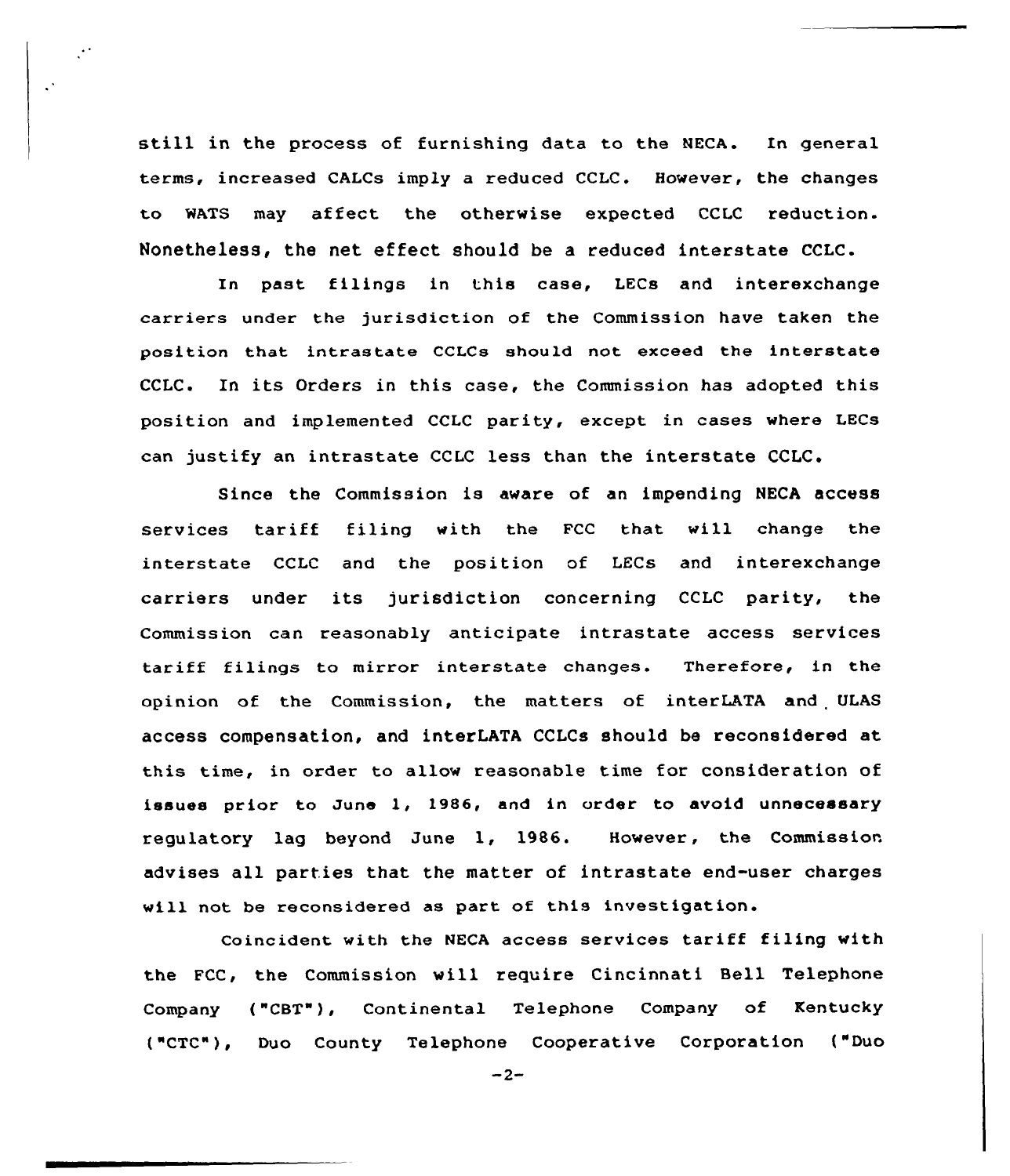County"), General Telephone Company of the South ("General"), and South Central Bell Telephone Company ("SCB") to file intrastate access service tariff revisions. These revisions should be consistent with the NECA proposed changes, except that they should not include intrastate end-user charges, and should be filed no later than April 9, 1986. In addition, the Commission will require SCB to file <sup>a</sup> copy of the proposed NECA changes no later than April 9, 1986. Also, the Commission will require SCB to file data concerning the revenue impact of interLATA CCLC parity on each LEC providing service in the Commonwealth no later than April 9. 1986. $<sup>1</sup>$  The data should include:</sup>

l. Actual calendar year <sup>1985</sup> interLATA and ULAS compensation by access service category and by month.

2. Actual calendar year 1985 intraLATA toll compensation by revenue distribution category and by month.

3. Actual calendar year 1985 interLATA minutes of use by month.

4. Estimated calendar year 1986 interLATA and ULAS compensation by access service category and by month, assuming a changed interLATA CCLC at June 1, l986, no end-user charges, and no ULAS adjustment. (Actual data for the period January to June 1986 should be used, as available. Also, assumptions concerning

<sup>1</sup> Any LEC may elect to file the required information on its operations independent of SCB's response. LECs that elect to file an interLATA CCLC less than or greater than the interstate CCLC should file separate information.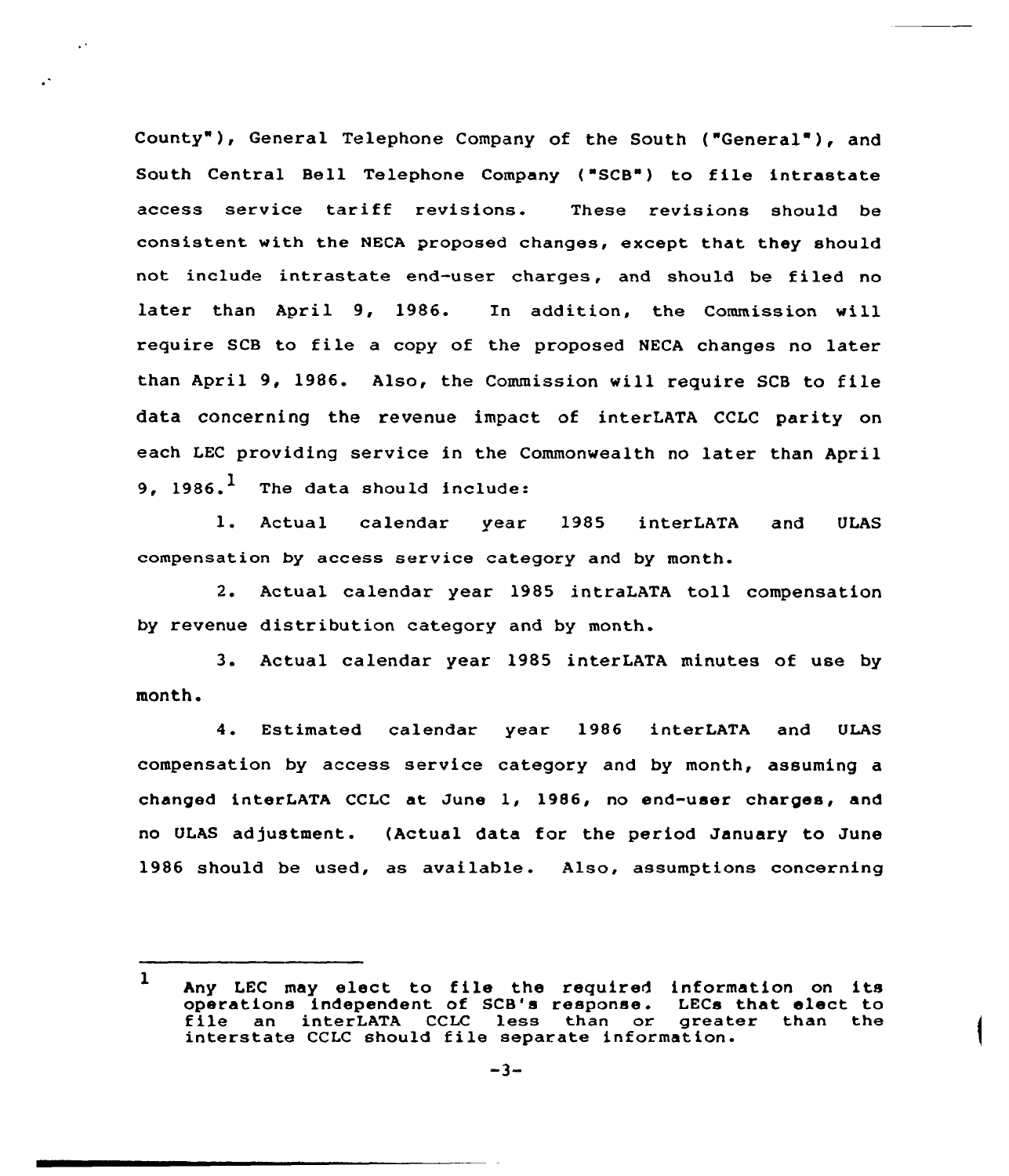access service growth rates, etc., for the period June through December 1986 should be stated.)

 $\mathbb{R}^3$ 

 $\mathbb{R}^2$ 

5. Estimated calendar year 1986 intraLATA toll compensation by revenue distribution category and by month, assuming no changes in intraLATA toll rates or settlement structure. {Actual 1986 data should be used, as available. Also, assumptions concerning message growth rates, etc., for estimated data should be stated.)

6. Estimated calendar year 1986 interLATA minutes of use. (Actual data should be used for months for which it is available and assumptions concerning growth in minutes of use, etc., for estimated data should be stated.)

7. Rate of return or times interest earned ratio, as appropriate, as of December 31, 1985, assuming all relevant adjustments and/or normalizations included in the LECs' most recent rate case Order, and other applicable adjustments, such as interLEC ULAS true-ups and facility lease agreement true-ups.

In addition to intrastate access service tariff revisions and the data discussed above, the Commission vill require all interested parties to file testimony or comment on matters opened to investigation in this Order no later than Apri1 16, 1986. <sup>A</sup> hearing will be held on April 24, 1986.

### Findings and Orders

The Commission, having considered the evidence of record and being advised, is of the opinion and finds that:

l. Only the matters of interLATA and ULAS access compensation, and interLATA CCLCs should be reconsidered.

 $-4-$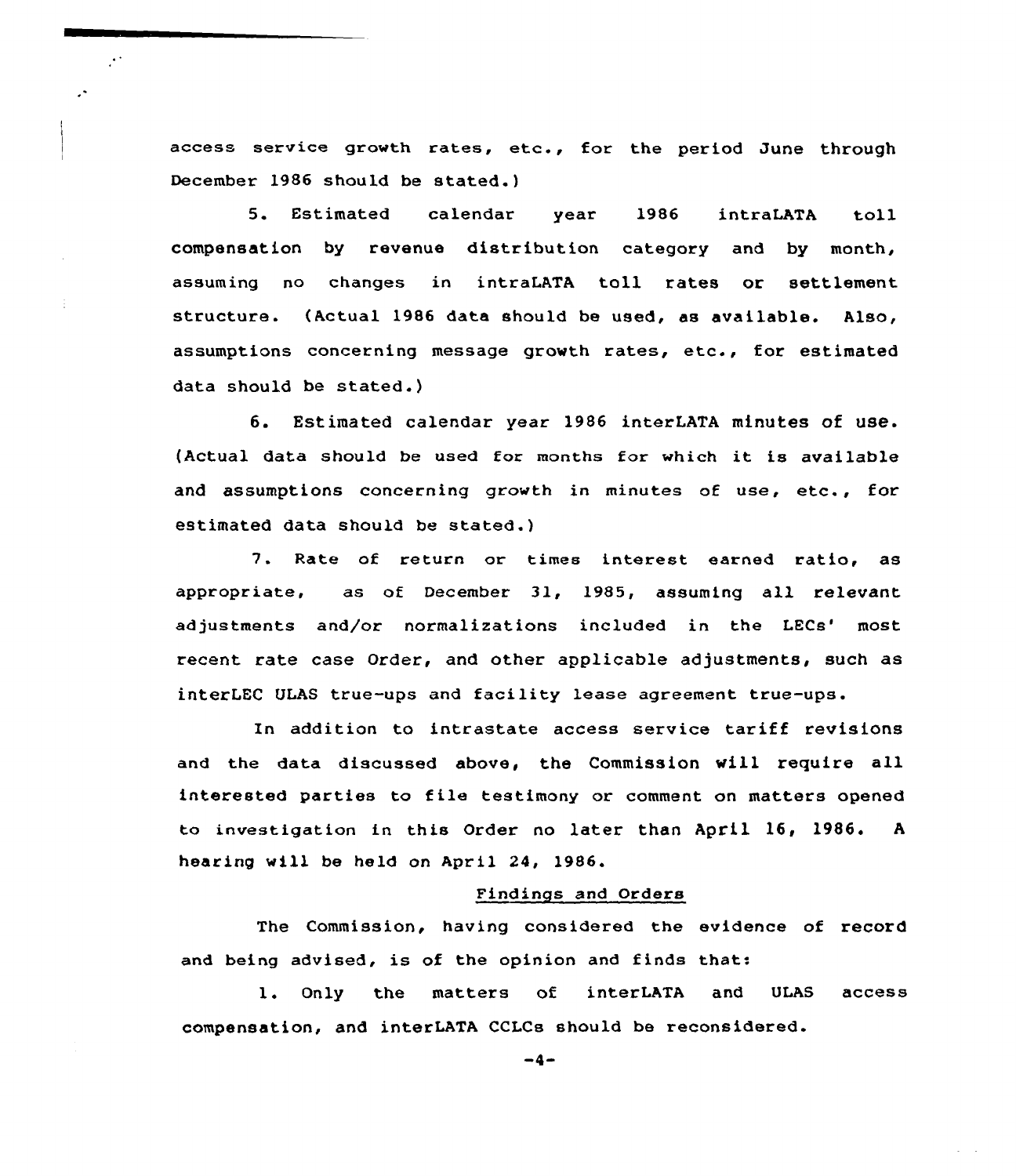2. CBT, CTC, Duo County, General, and SCB should file intrastate access service tariff revisions no later than April 9, 1986.

3. SCB should file <sup>a</sup> copy of the NECA access service tariff changes as filed with the FCC no later than April 9, 1986.

4. SCB should file data concerning the revenue impact of interLATA CCLC parity on each LEC providing service in the Commonwealth no later than April 9, 1986.

5. LECs that elect to file an interLATA CCLC less than or greater than the interstate CCLC should file revenue impact data concerning their operations no later than April 9, 1986.

6. Testimony or comments concerning matters opened to investigation in this Order should be filed no later than April 16, 1986.

7. <sup>A</sup> hearing should be held on the issues raised by this Order and any testimony that may be filed at the Commission's offices on April 24, 1986, at <sup>9</sup> a.m., E.S.T.

IT IS THEREFORE ORDERED that:

 $\mathcal{C}^{\mathcal{A}}$ 

 $\mathbb{R}^4$ 

1. The matter of interLATA and ULAS access compensation, and interLATA CCLC shall be reconsidered.

2. CBT, CTC, Duo County, General, and SCB shall file intrastate access service tariff revisions no later than April 9, 1986.

3. SCB shall file <sup>a</sup> copy of the NECA access service tariff changes as filed with the FCC no later than April 9, 1986.

 $-5-$